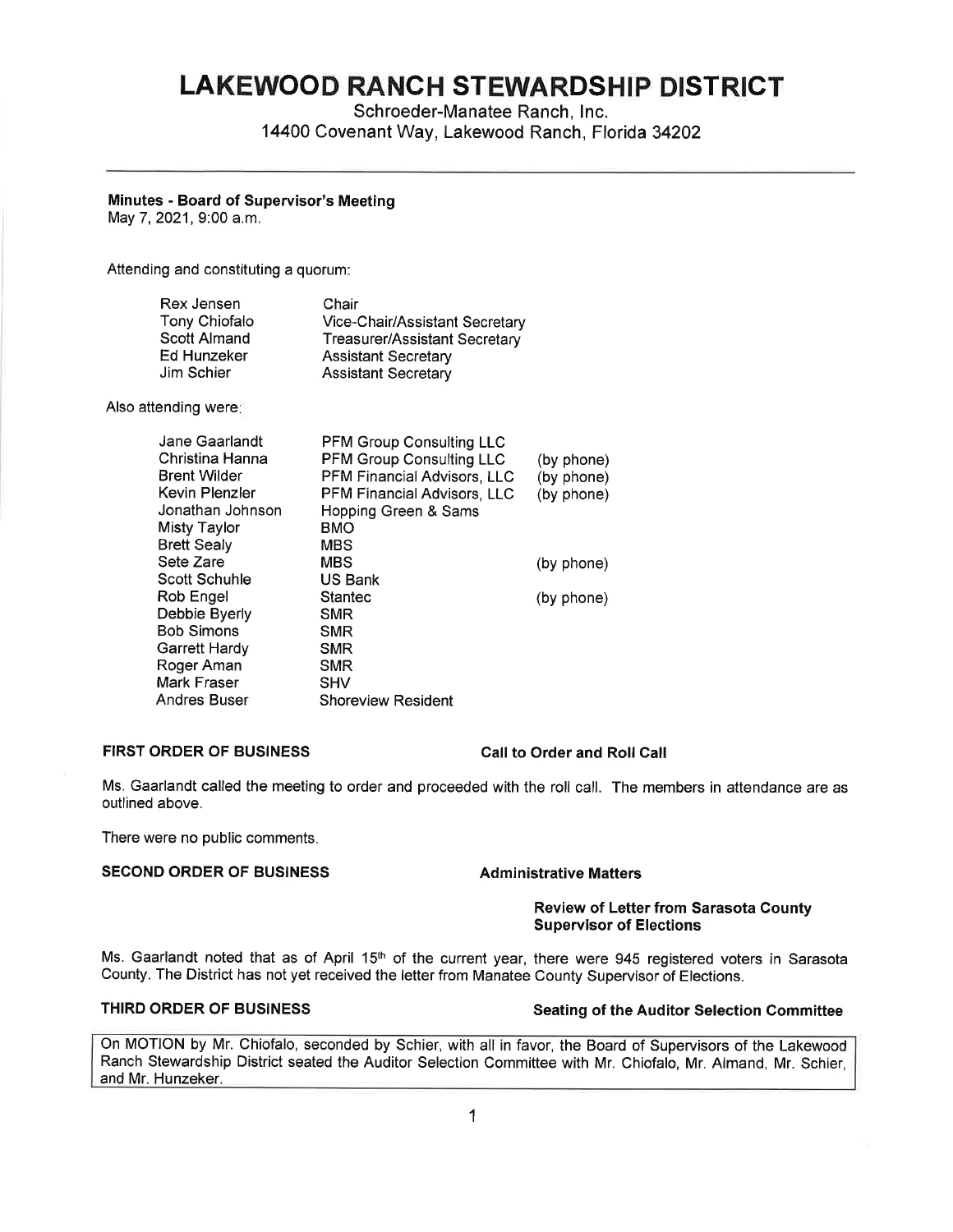### FOURTH ORDER OF BUSINESS

Mr. Jensen presented the consent agenda.

### Consent Agenda

- i. Minutes ■ April 9, 2021 Board of Supervisors
- Meeting ii. Resolution 2021-19, Adopting Supplemental Assessment Report, Del Webb Project
- iii. Revised Language for Purchasing Protocols
- iv. Engineer's Report
	- Change Order No. 98 Under Specific Authorization No. 76 Waterside Master utilities -Miscellaneous Services Project
	- Change Order No. 96 Under Specific Authorization No. 118 Lakewood Centre CORE Roadways Project
	- Change Order No. 97 Under Specific Authorization No. 79 Waterside Neighborhood 8
	- Change Order **No. 9**  Frederick Derr & Company, Inc. Rangeland Pkwy lmrovements and Post Blvd. Exernsion Additional services & changes: Materials return, Survey, stop bar/crosswalk, fill, MH, curb
	- Change Order No. 4 Frederick Derr & Company, Inc. Academic Ave. & Lighterwood Trail Roadway Improvements Force main stakeout; Prepare record drawings, Striping
	- Change Order No. 7 Ryangolf Corporation Blue Lake Road Tree Removal Permit
	- Change Order No. 11 Woodruff & Sons, Inc. Waterside Place Boulevard and Waterside Place Park Earthwork Waterside Park Phase #3 Pond Bank: Sod, Clearing & Grading
	- Change Order No. 6-Final **RIPA** & Associates, LLC Bourneside Blvd North Phase II Final reconciliation: Direct purchase deducts for sitework, conduit, pipe & precast, DOT supply; and direct purchases for waterworks, aluminum and county materials
	- Change Order No. 1 Irrigation Design Associates, Inc.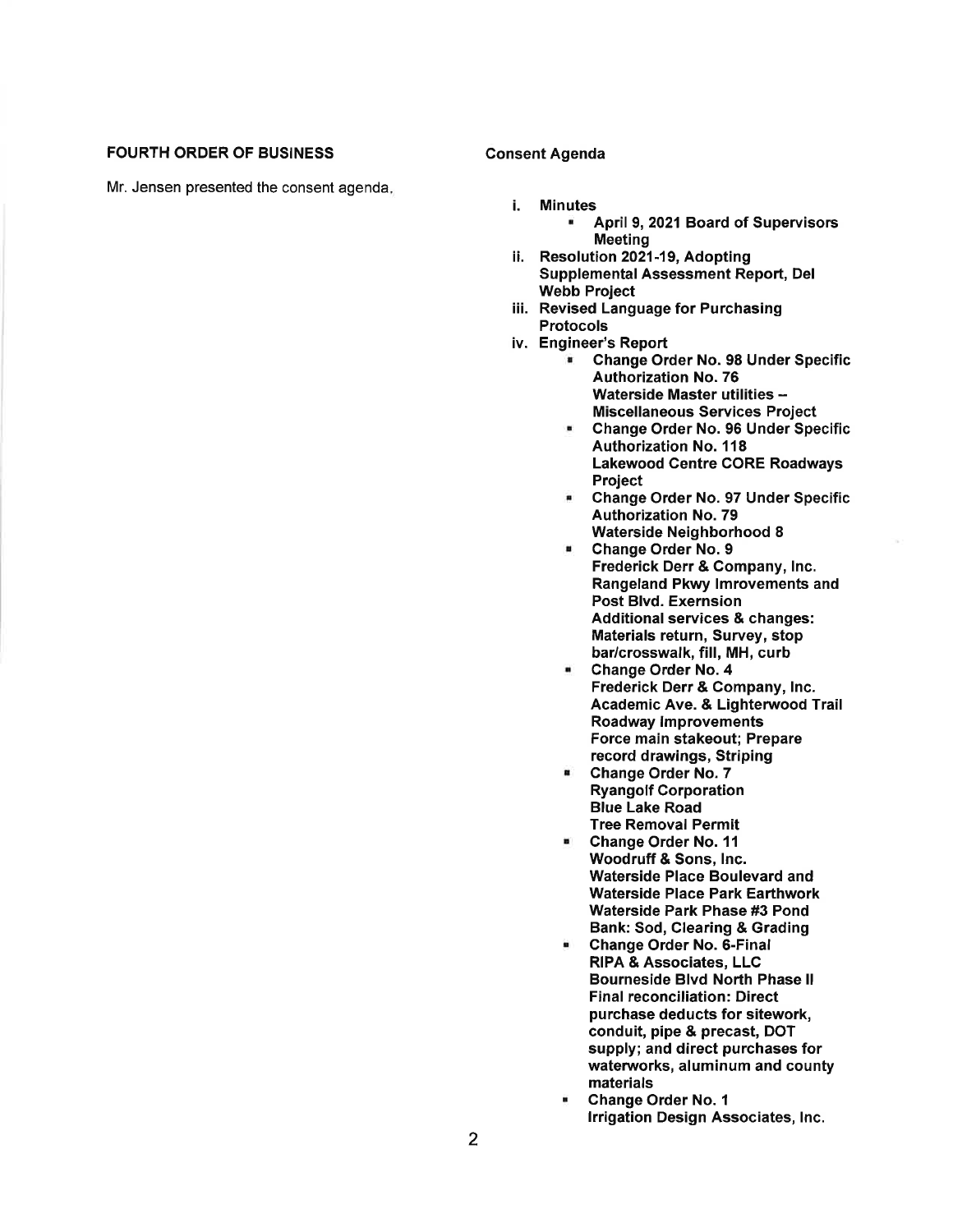Bourneside Blvd Ph. II **N.**  Increase in contract total and scope

- Proposal **No. SAL 211859P Driggers Engineering Services, Inc. Blue Lake Road Materials Testing and Inspection Services**
- **Proposal No. SAL 211858P Driggers Engineering Services, Inc. Bourneside Blovd. South Phase** II **Materials Testing and Inspection Services**
- **Proposal No. SAL 211857P Driggers Engineering Services, Inc. Pope Road Improvements Materials Testing and Inspection Services**

On MOTION by Mr. Chiofalo, seconded by Almand, with all in favor, the Board of Supervisors of the Lakewood Ranch Stewardship District approved the items on the consent agenda.

# **FIFTH ORDER OF BUSINESS Business Matters**

**Consideration of Financing Matters Relative to Sweetwater Project, Series 2021 Bonds** 

- **A. Engineer's Report**
- **B. Master Assessment Report**
- **C. Resolution 2021-20, Declaring Special Assessments**
- **D. Resolution 2021-21, Setting a Public Hearing Date on the Imposition of Special Assessments**
- **E. Perpetual Easement with M/1 Homes of Sarasota, LLC**
- F. **Stormwater Management Agreement with HOA**
- G. **Other Matters** (provide under separate cover)

Mr. Sealy provided an overview of the project noting that the anticipated timeline for issuance of the bonds is August/September.

Mr. Johnson presented the Engineer's Report prepared by WRA Engineering. The Board will be asked to approve the report in substantial form when approving the resolution. No privately used improvements will be funded.

Mr. Jensen confirmed for the record that the assessments for this project will only be imposed on the land that is part of this area.

Mr. Plenzler provided details of the Master Assessment Methodology Report stating that the assessments are found to be reasonable and equitably allocated and the benefit received is also found to be in excess of the cost of the assessments.

Mr. Sealy answered questions relative to the use of funds.

Mr. Johnson provided details of Resolution 2021-20.

On MOTION by Mr. Chiofalo, seconded by Almand, with all in favor, the Board of Supervisors of the Lakewood Ranch Stewardship District approved Resolution 2021-20, Declaring Special Assessments.

Mr. Johnson presented Resolution 2021-21.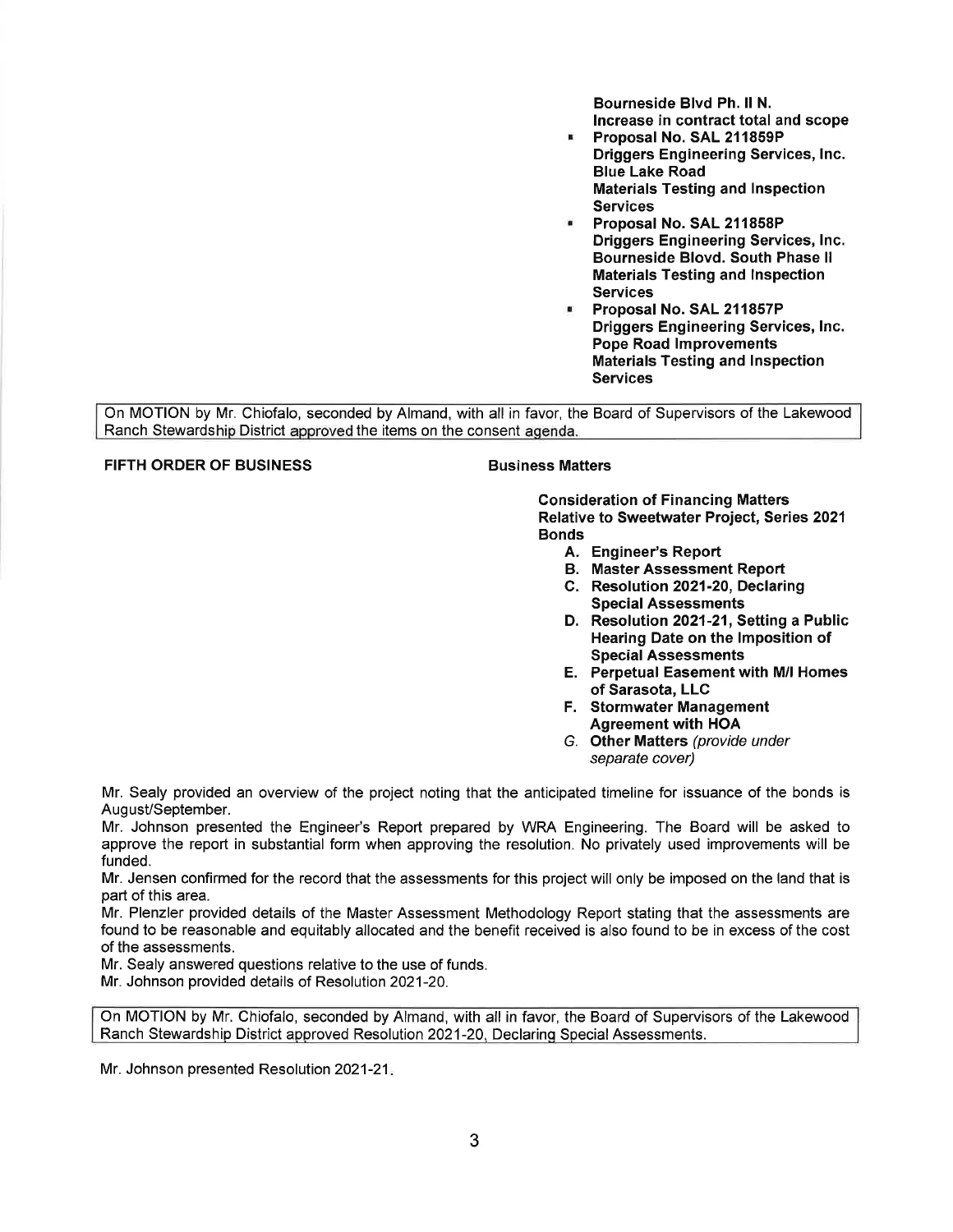On MOTION by Mr. Chiofalo, seconded by Almand, with all in favor, the Board of Supervisors of the Lakewood Ranch Stewardship District approved Resolution 2021-21, Setting a Public Hearing Date on the Imposition of Special Assessments for July 9, 2021 at 9:00 a.m. at the current location.

Mr. Johnson presented the perpetual easement in standard form and asked for the Board's approval of the agreement in substantial form.

On MOTION by Mr. Schier, seconded by Almand, with all in favor, the Board of Supervisors of the Lakewood Ranch Stewardship District approved the Perpetual Easement with M/1 Homes of Sarasota, LLC in substantial form.

Mr. Johnson presented the stormwater agreement asked for the Board's approval of the agreement in substantial form.

On MOTION by Mr. Schier, seconded by Almand, with all in favor, the Board of Supervisors of the Lakewood Ranch Stewardship District approved the Stormwater Management Agreement with HOA in substantial form.

There were no other matters to consider.

**SIXTH ORDER OF BUSINESS Acceptance of Revised Audited Financial Statements** 

Mr. Chiofalo noted that the report previously presented had not been signed off by the concurrent partner of the CPA firm Carr Riggs & Ingram. There were no substantial changes made to the report.

On MOTION by Mr. Almand, seconded by Schier, with all in favor, the Board of Supervisors of the Lakewood Ranch Stewardship District accepted the Revised Audited Financial Statements.

SEVENTH ORDER OF BUSINESS **Consideration of Agreement between the District and Sun State Landscape Inc. for Landscape Installation Services and Materials {Waterside Place Island Park)** 

Mr. Engel presented the agreement for the total amount of \$[146,739.40,](https://146,739.40) which is within budget.

On MOTION by Mr. Chiofalo, seconded by Mr. Almand, with all in favor, the Board of Supervisors of the Lakewood Ranch Stewardship District approved the agreement with Sun State Landscape Inc.

**EIGHTH ORDER OF BUSINESS Consideration of Agreement between the District and Irrigation Design Associates, Inc. for Irrigation Installation Services and Materials {Waterside Place Island Park)** 

Mr. Engel requested that this item be pulled from the agenda.

**NINTH ORDER OF BUSINESS Financial Matters** 

Mr. Almand presented for the Board's Consideration:

**Draw Requests** & **Requisitions** 

**Requisition List for Draw No. 1 Bourneside Blvd South Ph 2 Landowner Funding** 

On MOTION by Mr. Chiofalo, seconded by Mr. Hunzeker, with all in favor, the Board of Supervisors of the Lakewood Ranch Stewardship District approved Draw No. 1 for Bourneside Blvd South Ph 2.

> **Requisition List for Draw No. 3 Lake Club Phase 4 Project Series 2019 Bond**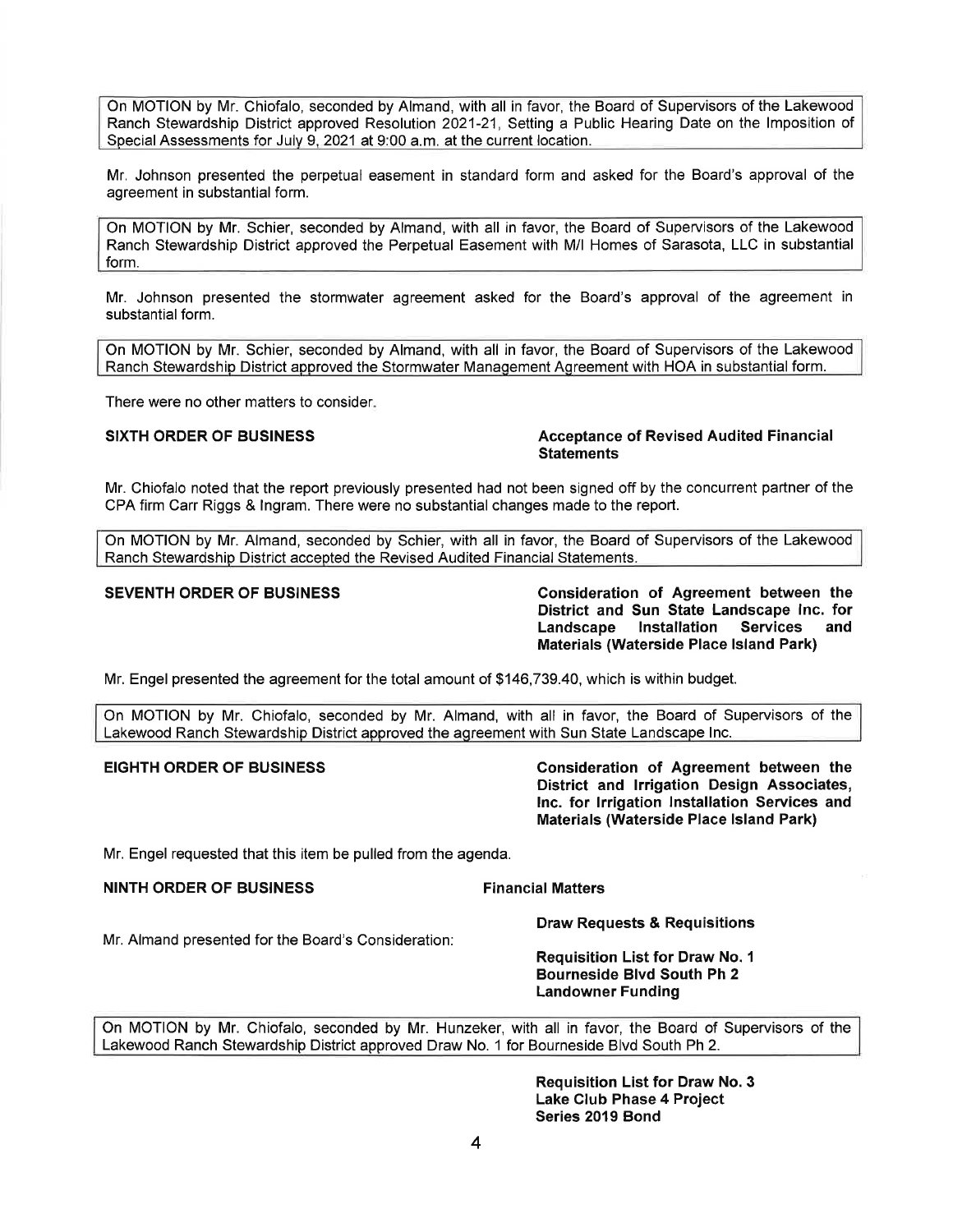On MOTION by Mr. Chiofalo, seconded by Mr. Hunzeker, with all in favor, the Board of Supervisors of the Lakewood Ranch Stewardship District approved Draw No. 3 for Lake Club Phase 4 Project.

### **Requisition List for Draw No. 41 Lakewood Centre & NW Sector Pre-Funding**

On MOTION by Mr. Chiofalo, seconded by Mr. Hunzeker, with all in favor, the Board of Supervisors of the Lakewood Ranch Stewardship District approved Draw No. 41 for Lakewood Centre & NW Sector.

### **Requisition List for Draw No. 22 Lakewood Centre North Pre-Funding**

On MOTION by Mr. Chiofalo, seconded by Mr. Hunzeker, with all in favor, the Board of Supervisors of the Lakewood Ranch Stewardship District approved Draw No. 22, Lakewood Centre North - Pre-Funding.

### **Requisition List for Draw No. 5 Northeast Sector Phase 2C Series 2020 Bond**

On MOTION by Mr. Chiofalo, seconded by Mr. Hunzeker, with all in favor, the Board of Supervisors of the Lakewood Ranch Stewardship District approved Draw No. 5 for Northeast Sector Phase 2C.

> **Requisition List for Draw No. 17 The Villages of Lakewood Ranch South Pre-Funding - Landowner/County Construction Funding Agreement**

On MOTION by Mr. Chiofalo, seconded by Mr. Hunzeker, with all in favor, the Board of Supervisors of the Lakewood Ranch Stewardship District accepted the Construction Funding and approved payment of Requisition List No. 17 for The Villages of Lakewood Ranch South.

# **TENTH ORDER OF BUSINESS COMPILATION COMPILATION Report**

There were no comments to the financial statements.

### **ELEVENTH ORDER OF BUSINESS STATES** Staff Reports

**Manager's Report** - Ms. Gaarlandt asked that everyone attending the meeting sign the attendance sheet.

**Attorney's Report** - No Report. Mr. Jensen asked Mr. Johnson to get with Mr. Hunzeker regarding the Country Club East drainage issue.

**Engineer's Report - No Report** 

### **TWELFTH ORDER OF BUSINESS**

There were no Supervisor requests.

### **THIRTEENTH ORDER OF BUSINESS**

There were no audience comments.

### **FOURTEENTH ORDER OF BUSINESS**

Mr. Jensen asked for a motion to adjourn the meeting.

**Audience Comments** 

**Supervisor Requests** 

**Adjournment**